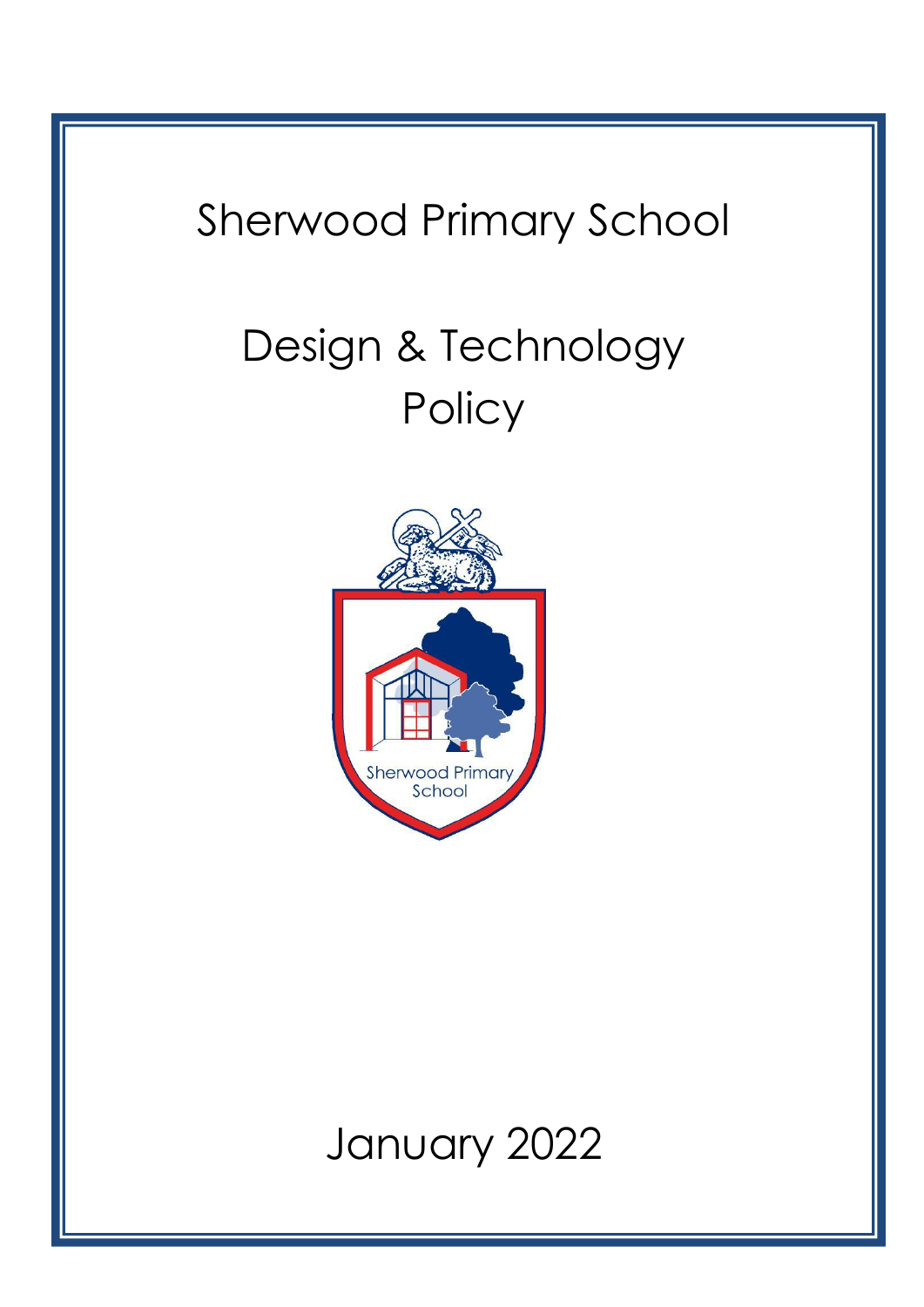### Sherwood Primary School Design & Technology Policy



#### Sherwood Curriculum Rationale

We aim to provide a creative, vocabulary rich curriculum that inspires and challenges our children, in preparation for life in a culturally diverse and ever-changing world. High expectations, inclusive approaches and excellent teaching will form the basis of all our work. Our children will have the opportunity to read widely, explore, ask questions and become knowledgeable, independent learners. Our Curriculum will prepare our children for life-long learning.

#### Inspire • Explore • Achieve

#### Sherwood Values

Teaching and Learning at Sherwood Primary School is underpinned by six core values.

The 6 Sherwood Core-Values are:

- Honesty
- **Perseverance**
- Respect
- Adventurous
- **Aspiration**
- **Independence**

Alongside our core values, we also promote the fundamental British values of democracy, the rule of law, individual liberty, mutual respect and tolerance of those with different faiths and beliefs across the curriculum.

#### **Equality**

At Sherwood, we believe that equality should permeate every aspect of School life and is the responsibility of every member of our School Community.

Every member of our School Community should feel safe, secure, valued and of equal worth. We are committed to ensuring equality of education and opportunity for all pupils; irrespective of race, gender, gender variance, disability, belief, religion socioeconomic background or sexual orientation.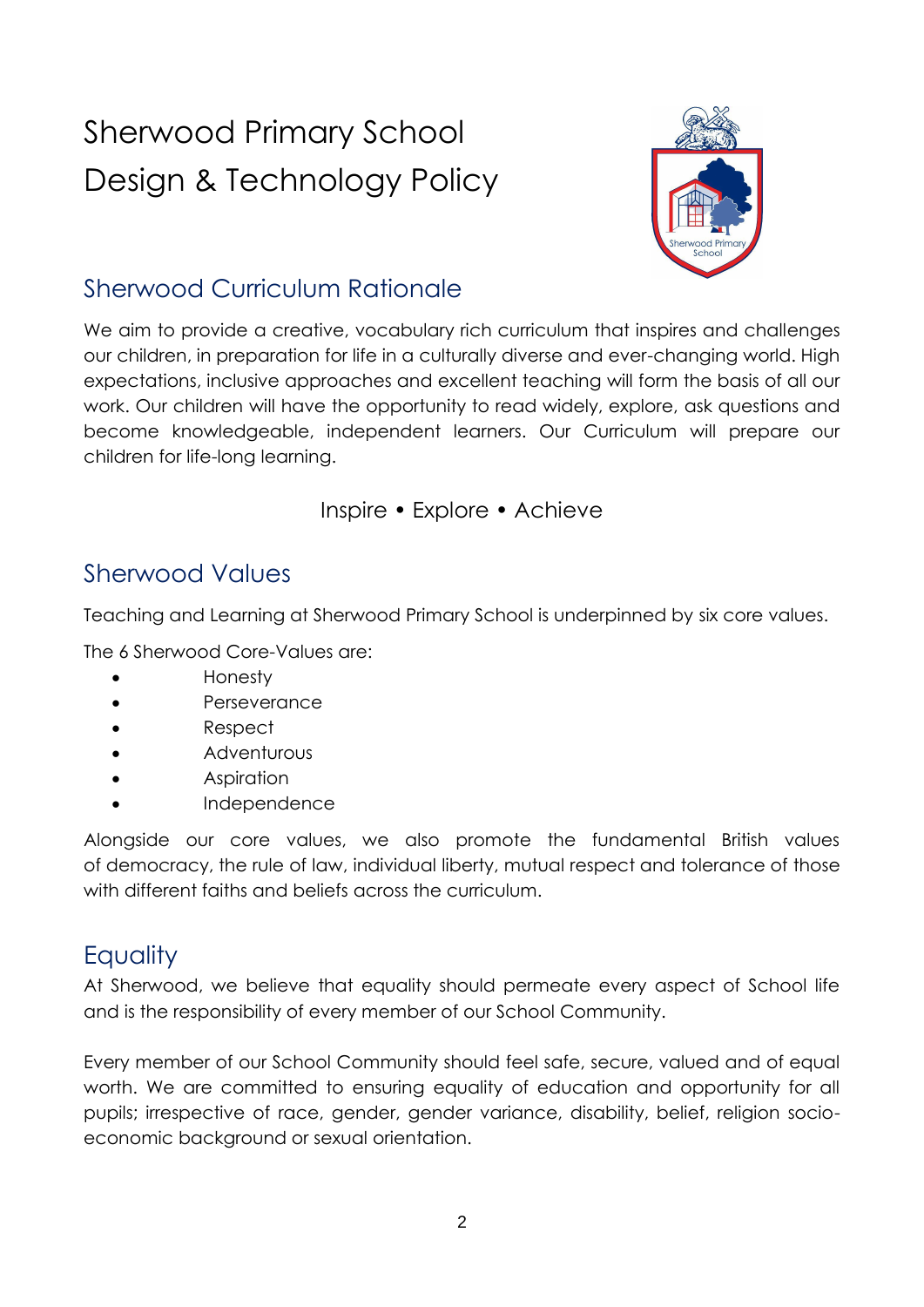It is our aim to understand and tackle the different barriers which could lead to unequal outcomes for different groups of pupils in School. The Equality Act provides a framework to support our commitment to valuing diversity, tackling discrimination, promoting equality and fostering good relationships between people. It is our aim to celebrate and value the equal opportunity achievements and strengths of all members of our School Community.

#### Purpose of study

Design and technology allows pupils to use creativity and imagination. Pupils design and make products that solve real and relevant problems within a variety of contexts, considering their own and others' needs, wants and values. Collaborative work in Design and Technology develops mutual respect for the different groups' opinions, beliefs and abilities of others. In addition, children develop a respect for the environment, for their own health and safety and that of others. They acquire a broad range of subject knowledge and draw on disciplines such as mathematics, science, engineering, computing and art. We value these opportunities at Sherwood.

#### Rationale

All school policies form a corporate, public and accountable statement of intent. As a primary school it is very important to create an agreed whole school approach of which staff, children, parents, governors and other agencies have a clear understanding. This policy is the formal statement of intent for Design and Technology.

It reflects the essential part that Design and Technology plays in the education of our pupils. It is important that a positive attitude towards Design and Technology is encouraged amongst all our pupils in order to nurture self-confidence and a sense of achievement. The policy also facilitates how we, as a school, meet the legal requirements of the National Curriculum.

#### Scope

This statement of policy relates to all pupils, staff, parents and governors of Sherwood Primary School. The age range of pupils from 4-11 must be acknowledged in the creation of policy and the development of the Design and Technology curriculum.

#### **Principles**

The principles of Sherwood Primary School for Design and Technology are:

- policy and provision are evaluated and reviewed regularly.
- resources and equipment are planned, budgeted for and detailed when appropriate
- the governing body of Sherwood Primary School discharge their statutory responsibility with regard to Design and Technology
- cross curricular links will be highlighted where appropriate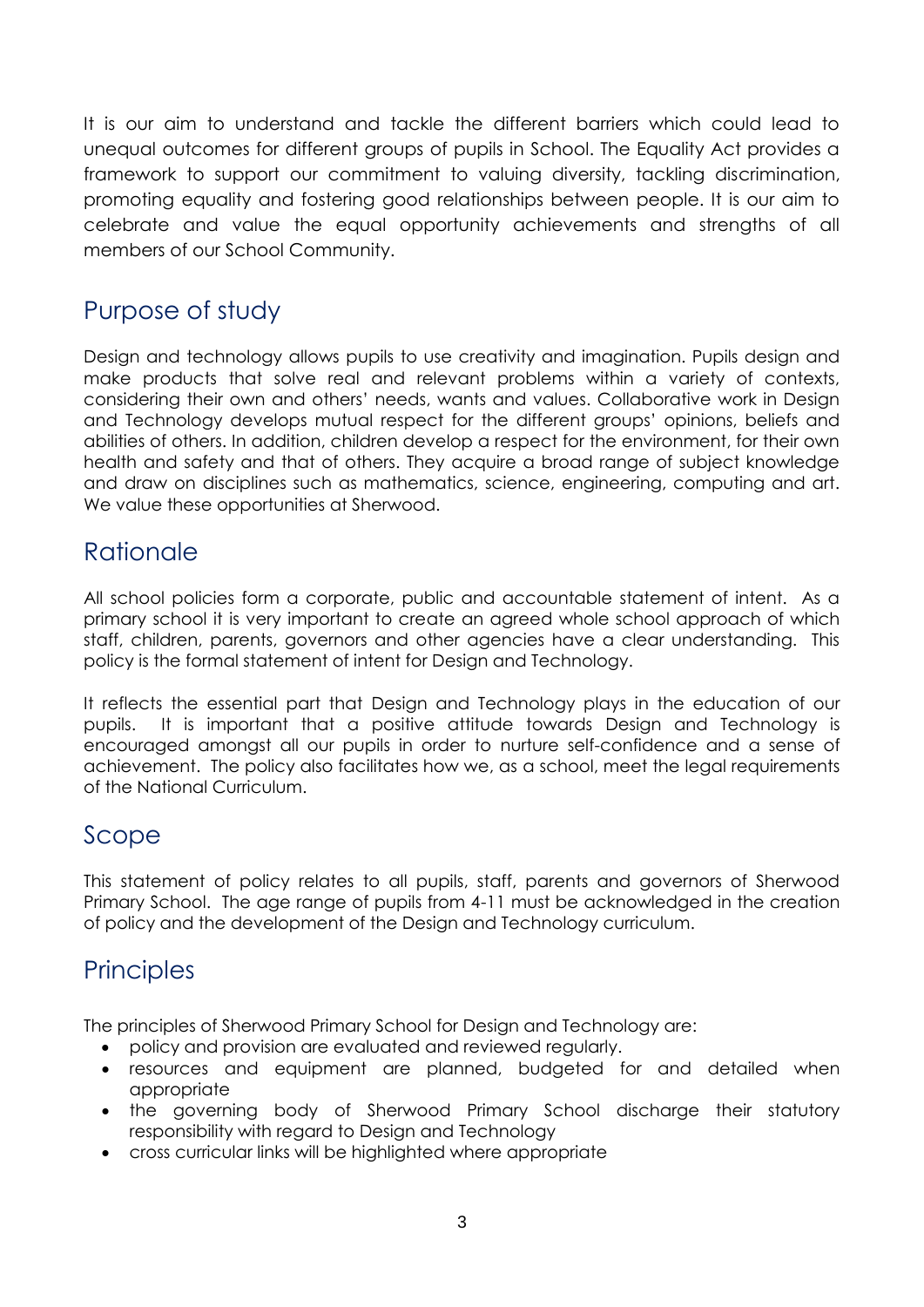• planning of Design and Technology ensures continuity and progression across all year groups and key stages

#### Aims

The aim of design and technology at Sherwood School is to enable children to develop the creative, technical and practical expertise needed to perform everyday tasks confidently and prepares our children to deal with tomorrow's rapidly changing world. We also aim to provide a stimulating environment and adequate resources so that pupils can develop their design and technology skills to their full potential which allows them to build and apply a repertoire of knowledge, understanding and skills in order to design and make high quality prototypes and products for a wide range of users.

All children will be given the opportunity to:

• To develop imaginative thinking and to enable them to talk about what they like and dislike when designing and making;

- To think and talk about how things work, and to draw and model their ideas;
- To select appropriate tools and techniques to make quality products, whilst following safe procedures;
- To use and explore a range of materials, resources and equipment;
- To develop an iterative process in the making of a product;
- To explore attitudes towards the made world and how we live and work within it;
- To develop an understanding of technological processes, products, their manufacture and their contribution to our society;
- To use the internet to explore ideas and already made products;
- To foster enjoyment, satisfaction and purpose in designing and making things;

#### Provision

Pupils are provided with a variety of opportunities to develop and extend their Design and Technology skills throughout each phase of education.

The teaching of Design and Technology at Sherwood Primary School provides opportunities for:

- group work
- paired work
- whole class teaching
- individual work

Pupils engage in:

- practical and investigational work
- designing
- making
- problem solving
- evaluating
- technical knowledge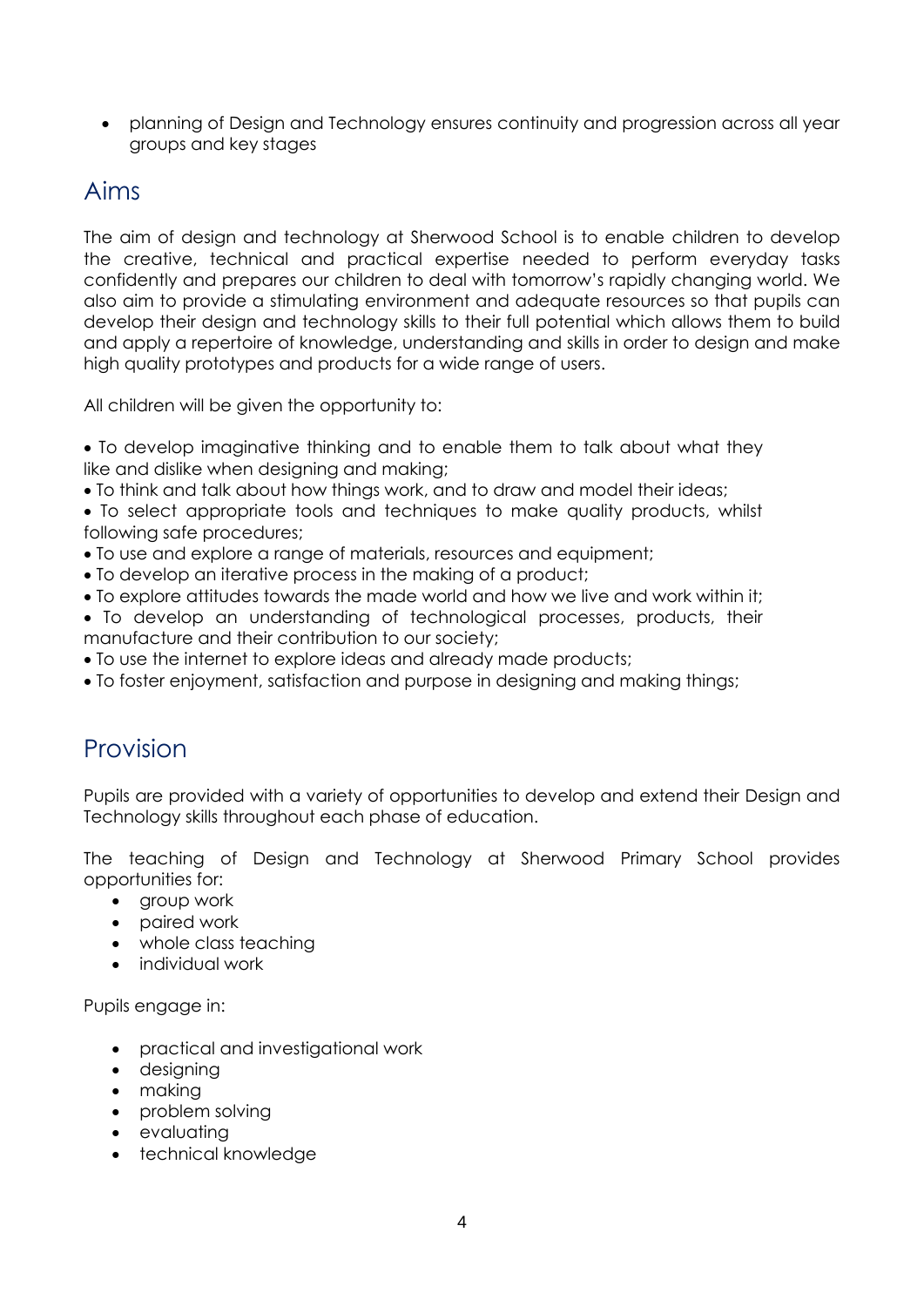At Sherwood Primary School we recognise the importance of Design and Technology and the role it plays in the development of skills through collaborative working and problemsolving, and knowledge in design, materials, structures, mechanism and electrical control. Design and Technology contributes to many subjects and it is important the children are given opportunities to apply and use these skills in real contexts.

We strive to set work that motivates, encourages and challenges the pupils and encourages them to talk about what they have been doing.

#### Early Years

During the foundation stage we encourage the development of skills, knowledge and understanding that help young children make sense of the world. We relate the development of children's knowledge and understanding of the world to the objectives set out in the Early Learning Goals. This learning forms the foundations for later work in Design and Technology. These early experiences include asking questions about how things work, investigating and using a variety of construction kits, materials and suitable tools. Children have opportunities to develop making skills, handling appropriate tools and construction materials safely and with increasing control. In order to boost their confidence, the children should be encouraged to develop their own creative ideas and imagination, especially in role-play.

### Key Stage 1

During Key Stage 1, pupils learn to think imaginatively and talk about what they like and dislike when designing and making. They build on their early childhood experiences of investigating objects around them. They explore how familiar things work and talk about, draw and model their ideas. They learn how to design and make things safely and start to use ICT as part of their design and making.

When designing and making, pupils should be taught to:

Design

- Design purposeful, functional, appealing products for themselves and other users based on design criteria.
- Generate, develop, model and communicate their ideas through talking, drawing, templates, mock-ups and, where appropriate, information and communication technology.

Make

- Select from and use a range of tools and equipment to perform practical tasks (for example, cutting, shaping, joining and finishing).
- Select from and use a wide range of materials and components, including construction materials, textiles and ingredients, according to their characteristics.

Evaluate

- Explore and evaluate a range of existing products.
- Evaluate their ideas and products against design criteria.

Technical Knowledge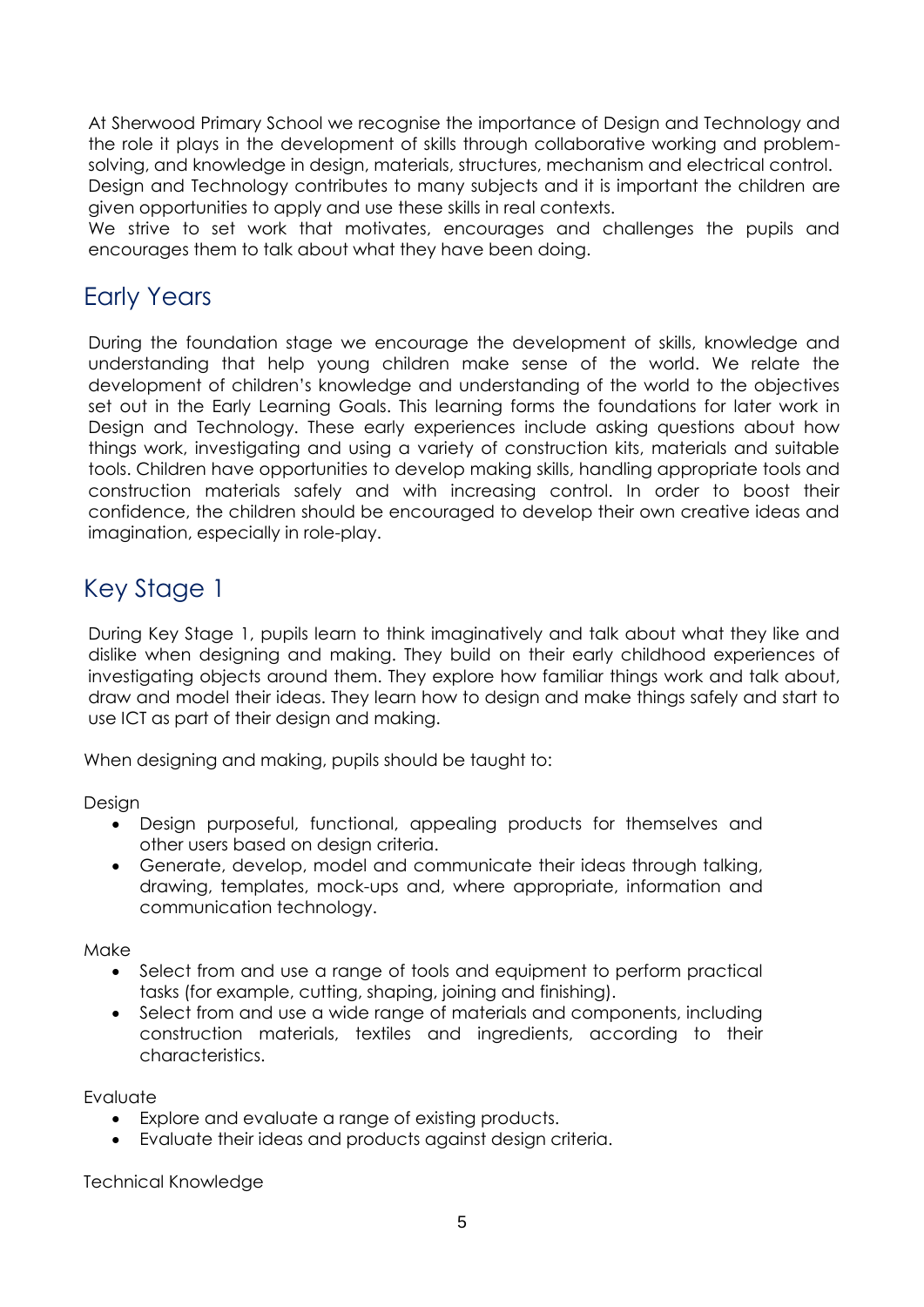- Build structures, exploring how they can be made stronger, stiffer and more stable.
- Explore and use mechanisms (for example: levers, sliders, wheels and axels) in their products.

#### Cooking and Nutrition

As part of their work with food, pupils should be taught how to cook and apply the principles of nutrition and healthy eating. Instilling a love of cooking in pupils will also open a door to one of the great expressions of human creativity. Learning how to cook is a crucial life skill that enables pupils to feed themselves and others affordably and well, now and in later life.

Key Stage 1

- Use the basic principles of a healthy and varied diet to prepare dishes.
- Understand where food comes from.

### Key Stage 2

During Key Stage 2, pupils work on their own and as part of a team on a range of designing and making activities. They think about what products are used for and the needs of the people who use them. They plan what has to be done and identify what works well and what could be improved in their own and other people's designs. They draw on knowledge and understanding from other areas of the curriculum and use computers using control technology, data bases, spreadsheets and design programs.

When designing and making, pupils should be taught to:

Design

- Use research and develop design criteria to inform the design of innovative, functional, appealing products that are fit for purpose, aimed at particular individuals or groups.
- Generate, develop, model and communicate their ideas through discussion, annotated sketches, cross-sectional and exploded diagrams, prototypes, pattern pieces and computer-aided design.

Make

- Select from and use a wider range of tools and equipment to perform practical tasks (for example, cutting, shaping, joining and finishing), accurately.
- Select from and use a wider range of materials and components, including construction materials, textiles and ingredients, according to their functional properties and aesthetic qualities.

Evaluate

- Investigate and analyse a range of existing products.
- Evaluate their ideas and products against their own design criteria and consider the views of others to improve their work.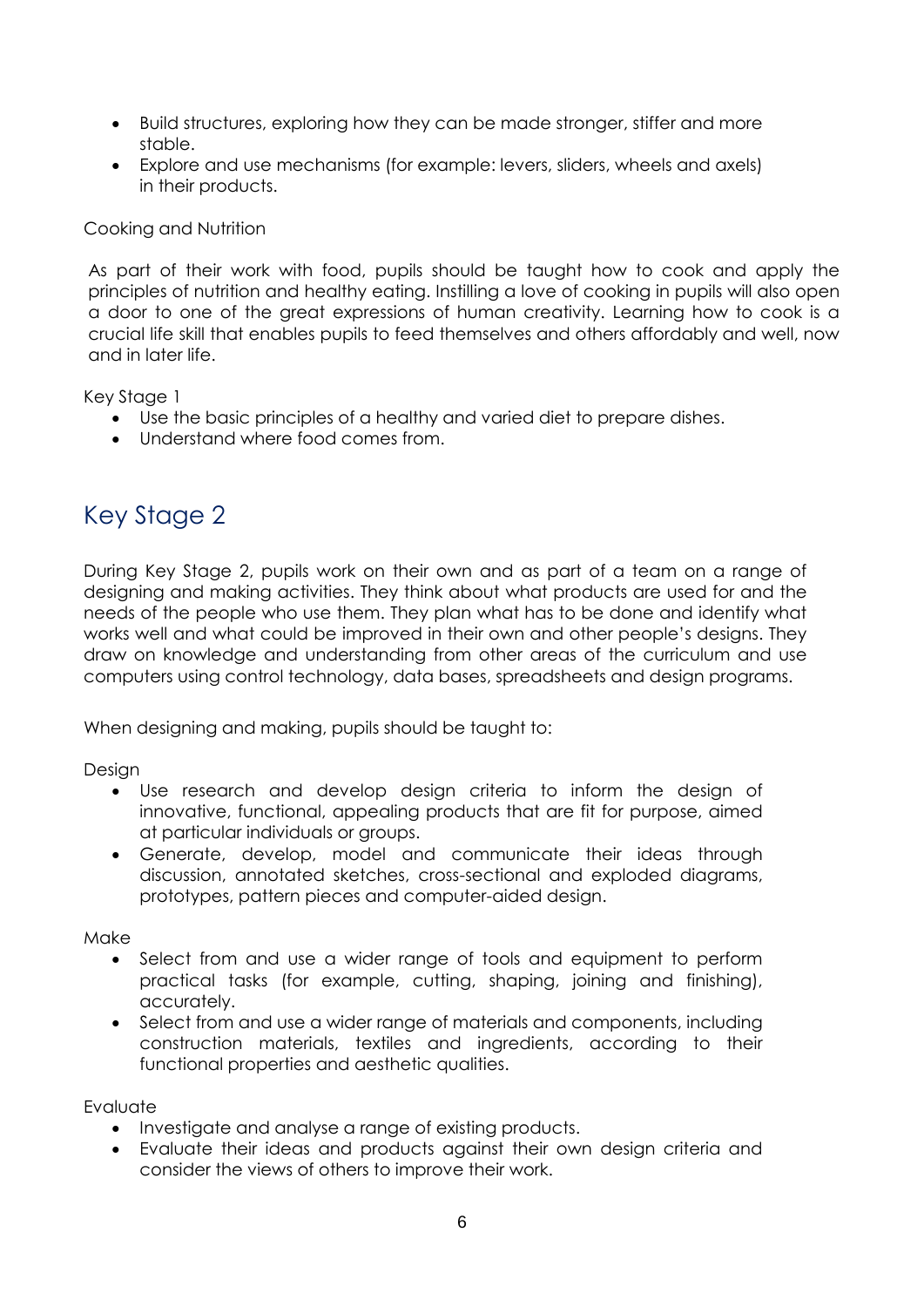• Understand how key events and individuals in design and technology have helped shape the world.

Technical Knowledge

- Apply their understanding of how to strengthen, stiffen and reinforce more complex structures.
- Understand and use mechanical systems in their products (for example, gears, pulleys, cams, levers and linkages).
- Understand and use electrical systems in their products (for example, series circuits incorporating switches, bulbs, buzzers and motors).
- Apply their understanding of computing to program, monitor and control their products.

#### Cooking and Nutrition

As part of their work with food, pupils should be taught how to cook and apply the principles of nutrition and healthy eating. Instilling a love of cooking in pupils will also open a door to one of the great expressions of human creativity. Learning how to cook is a crucial life skill that enables pupils to feed themselves and others affordably and well, now and in later life.

Pupils should be taught to:

- Understand and apply the principles of a healthy and varied diet.
- Prepare and cook a variety of predominantly savoury dishes using a range of cooking techniques.
- Understand seasonality, and know where and how a variety of ingredients are grown, reared, caught and processed.

#### Health and Safety

When working with tools, equipment and materials, in practical activities and in different environments, including those that are unfamiliar, pupils should be taught:

- About hazards, risks and risk control
- To recognise hazards, assess consequent risks and take steps to control the risks to themselves and others
- To use information to assess the immediate and cumulative risks
- To manage their environment to ensure the health & safety of themselves and others
- To explain the steps they take to control risks.

When teaching Design and Technology, Health & Safety issues must be taken into consideration.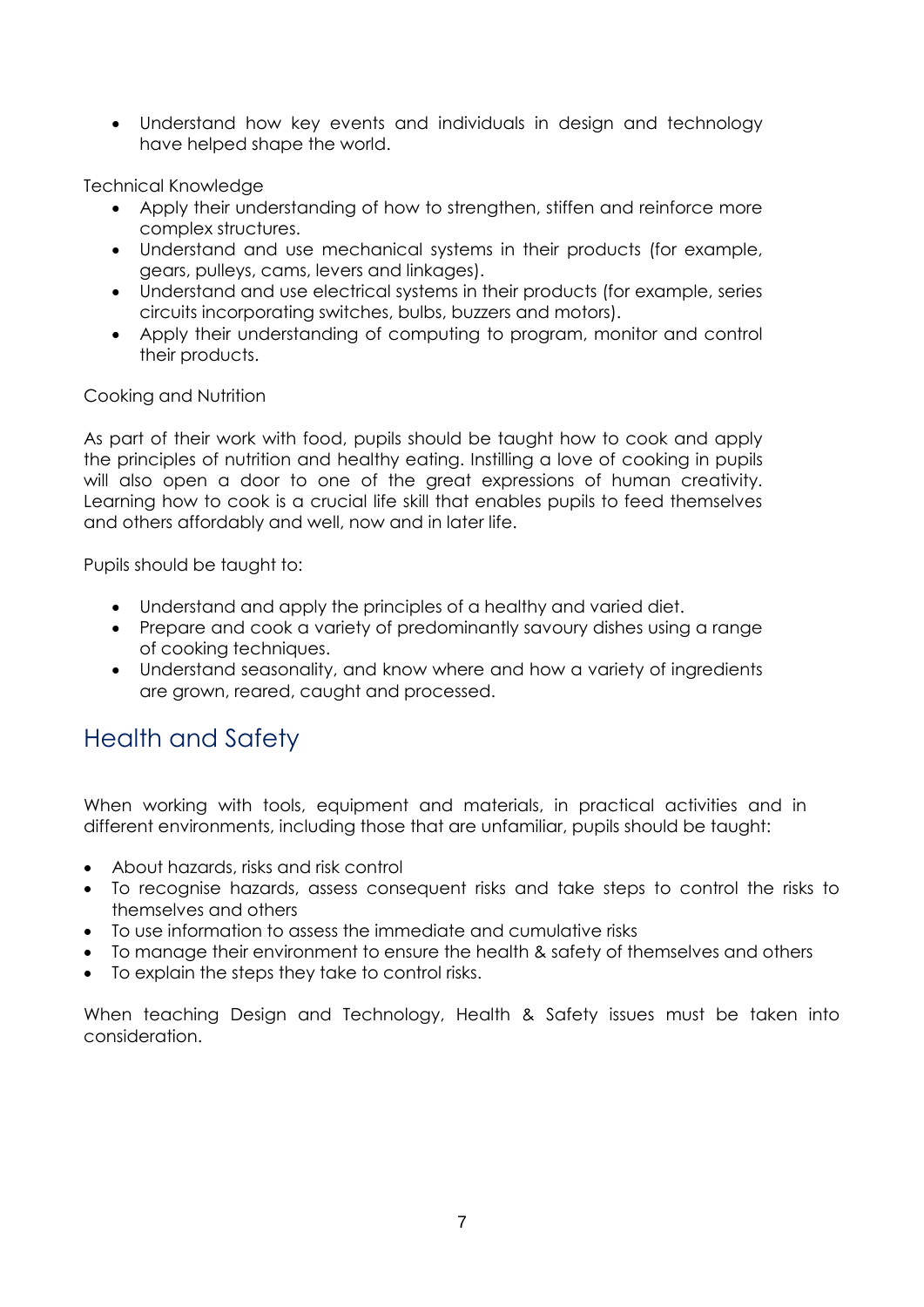- The children must be fully supervised, especially when using tools.
- All equipment will be stored safely and returned to the correct place at the end of each lesson.
- If using newspapers or magazines to protect tables care must be taken that inappropriate articles, or photographs cannot be seen by the children.
- Wood and other materials for design and technology should be bought from an educational supplier. Some woods have been treated and can be harmful to children
- The correct procedures and techniques must be shown to children before using any tools e.g. scissors, craft knives, glue guns

\* See Health and Safety policy for more information

#### Assessment

In deciding on a pupils' level of attainment at the end of a key stage, teachers should judge which description best fits the pupil's performance. It is important in the assessment of Design and Technology that consideration is given to the processes undertaken, the end product and whether the child has achieved the set objective. Each class teacher is responsible for recording their pupil's progress against the objectives for each unit of work and National Curriculum level descriptions. Whether a pupil is below, in line or above expectations will be recorded at the end of each academic year and passed on to the next class teacher. Our assessing methods include the following as appropriate;

1. Looking at a child's recorded work i.e. model, photographs, written work.

- 2. Individual discussion.
- 3. Listening to the children's ideas as they discuss between themselves.
- 4. Group discussions in both planning and reporting back sessions.
- 5. Observing the children's skills in Design and Technology.

6. Record the progress that children make by assessing the children's work against the learning objectives for their lessons.

At the end of a unit of work, teachers make a judgement against the Key Learning Skills. Information about a child's progress in Design and Technology will be communicated to parents in their annual report.

#### Role of Subject Leader

The Design and Technology Subject Leader is responsible for co-ordinating Design and Technology through the school. This includes:

- To advise and support staff in planning teaching and learning of design and technology.
- To monitor teachers' planning as part of on-going subject monitoring and evaluation of practice.
- To use feedback from monitoring to develop an action plan for Design and Technology with realistic and developmental targets.
- To continually audit, identify, purchase and organise all resources, ensuring they are readily available and well maintained.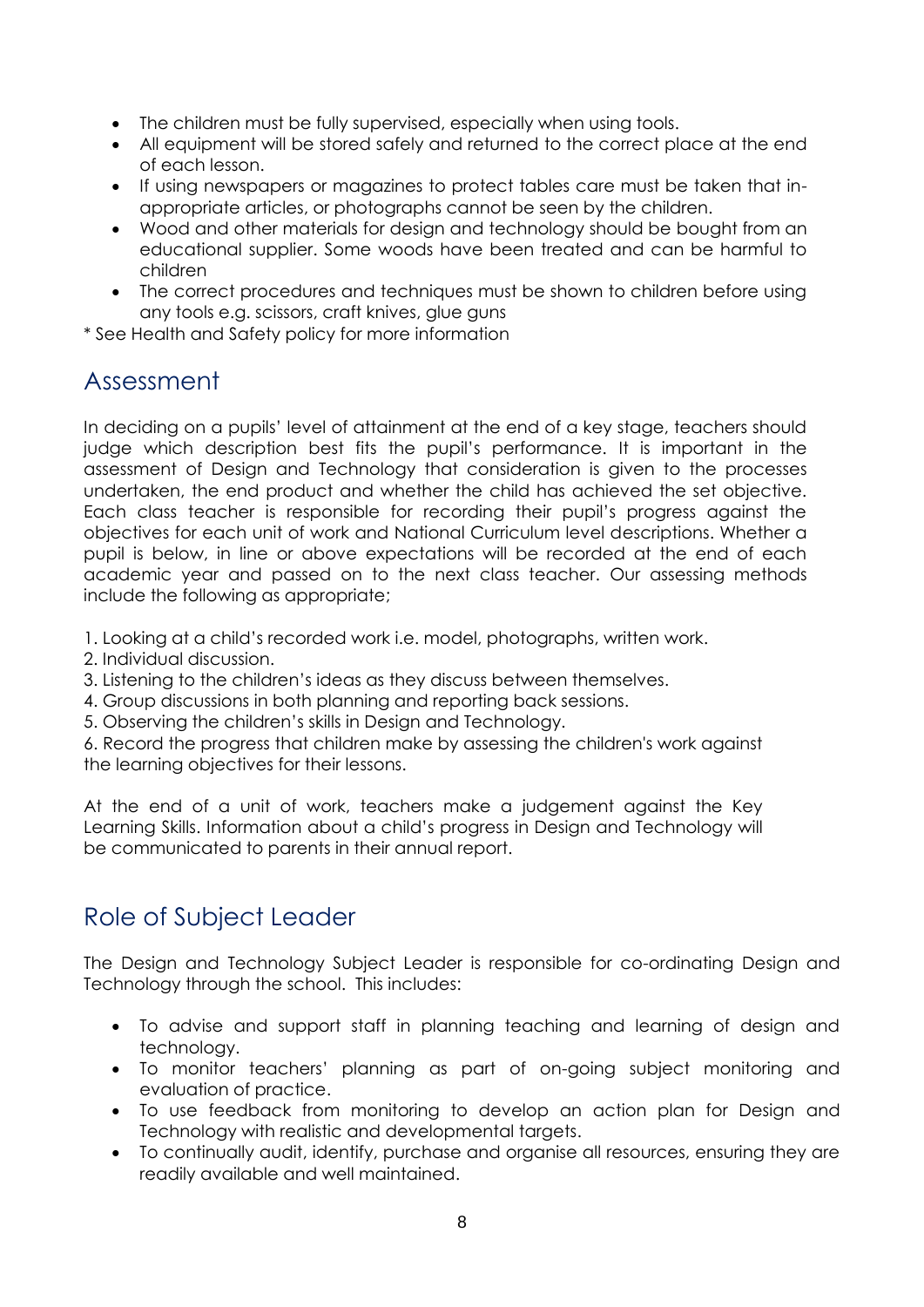- To ensure the use of Design and Technology in the curriculum is current.
- To promote Design and Technology throughout the school.

### Role of Class Teacher

- to ensure progression in the acquirement of Design and Technology skills with due regard to the National Curriculum for Design and Technology 2014
- to develop and update skills, knowledge and understanding of Design and **Technology**
- to keep appropriate on-going records
- to plan effectively for Design and Technology (with year group partners), liaising with Subject Leader when necessary
- to use the Kapow scheme of work and curriculum over view to keep their lessons lively, engaging and to deliver high-quality Design and Technology to inform parents of pupils' progress, achievements and attainment
- to plan for two Design and Technology days but allow for more time if needed for the children to become competent and master the skill being taught

#### SEND

Two main areas where special needs pupils may encounter difficulty are communications and making things. Design and Technology offers the opportunity for children to achieve in a practical subject, as they are encouraged to communicate in a different way (not writing), for example use of tape recorder or camera. Children who are physically disabled in muscular control and coordination may have difficulty in using some tools. Other tools are provided where possible in consultation with support staff or an occupational therapist, or tasks are adapted so that the child can succeed. Sensitive grouping encourages shared expertise and this minimizes difficulties in specific areas.

#### **Monitoring**

The Design and Technology Subject Leader is released from their classroom in order to work alongside other teachers. This time is used to monitor and evaluate the quality and standards of Design and Technology throughout the school and enables the Subject Leader to support teachers in their own classrooms. Opportunities for teachers to review the scheme, policy and published materials are given on a regular basis during staff meetings. Books, planning, displays and products made are regularly monitored.

#### Governing Body Involvement

At Sherwood School we have an identified governor for Design and Technology. The nominated Governor for DT works alongside the Subject Leader to gain a deeper understanding of the Subject. Subject leaders are given time within their work plans to